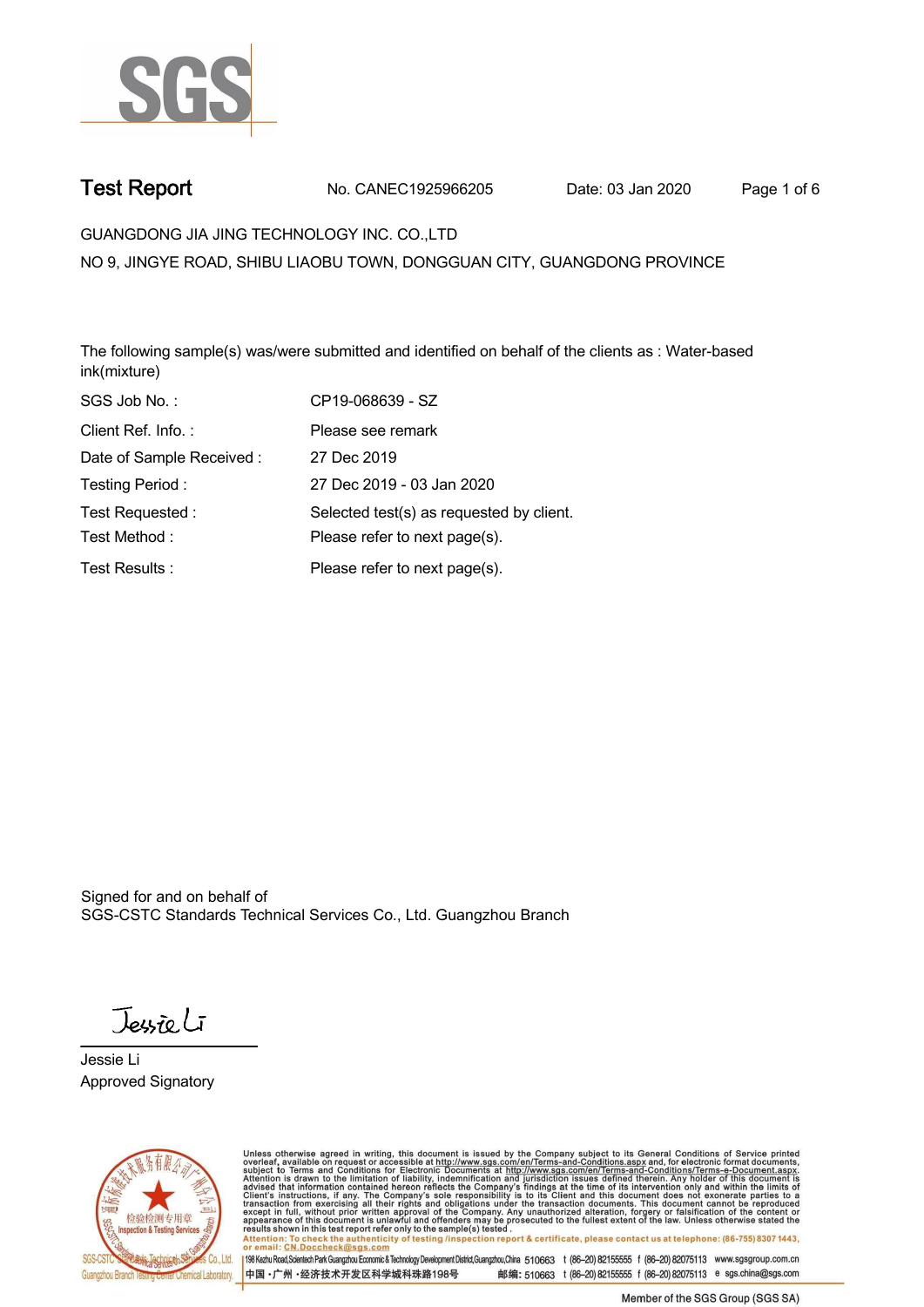

**Test Report. No. CANEC1925966205 Date: 03 Jan 2020. Page 2 of 6.**

**Test Results :.**

**Test Part Description : .**

| Specimen No.    | SGS Sample ID    | <b>Description</b>  |  |
|-----------------|------------------|---------------------|--|
| SN <sub>1</sub> | CAN19-259662.001 | <b>Black liquid</b> |  |

- **Remarks :.(1) 1 mg/kg = 1 ppm = 0.0001% .**
	- **(2) MDL = Method Detection Limit .**
	- **(3) ND = Not Detected ( < MDL ) .**
	- **(4) "-" = Not Regulated .**

# **Polycyclic Aromatic Hydrocarbons (PAHs).**

**Test Method :. With reference to AfPS GS 2019:01 PAK, analysis was performed by GC-MS. .**

| Test Item(s)                                                      | CAS NO.       | Unit  | <b>MDL</b> | 001       |
|-------------------------------------------------------------------|---------------|-------|------------|-----------|
| Naphthalene(NAP)                                                  | $91 - 20 - 3$ | mg/kg | 0.1        | 0.3       |
| Phenanthrene(PHE)                                                 | $85 - 01 - 8$ | mg/kg | 0.1        | 0.5       |
| Anthracene(ANT)                                                   | 120-12-7      | mg/kg | 0.1        | <b>ND</b> |
| Fluoranthene(FLT)                                                 | 206-44-0      | mg/kg | 0.1        | 2.0       |
| Pyrene(PYR)                                                       | 129-00-0      | mg/kg | 0.1        | 7.1       |
| Benzo(a)anthracene(BaA)                                           | $56 - 55 - 3$ | mg/kg | 0.1        | <b>ND</b> |
| Chrysene(CHR)                                                     | 218-01-9      | mg/kg | 0.1        | <b>ND</b> |
| Benzo(b)fluoranthene(BbF)                                         | 205-99-2      | mg/kg | 0.1        | <b>ND</b> |
| Benzo(j)fluoranthene(BjF)                                         | 205-82-3      | mg/kg | 0.1        | <b>ND</b> |
| Benzo(k)fluoranthene(BkF)                                         | 207-08-9      | mg/kg | 0.1        | <b>ND</b> |
| Benzo(a)pyrene(BaP)                                               | $50-32-8$     | mg/kg | 0.1        | 0.2       |
| Benzo(e)pyrene(BeP)                                               | 192-97-2      | mg/kg | 0.1        | 0.2       |
| Indeno(1,2,3-c,d)pyrene(IPY)                                      | 193-39-5      | mg/kg | 0.1        | 0.2       |
| Dibenzo(a,h)anthracene(DBA)                                       | 53-70-3       | mg/kg | 0.1        | ND        |
| Benzo(g,h,i)perylene(BPE)                                         | 191-24-2      | mg/kg | 0.1        | 0.6       |
| Sum of 4 PAHs (Phenanthrene, Pyrene, Anthracene,<br>Fluoranthene) |               | mg/kg |            | 9.6       |
| Sum of 15 PAHs                                                    |               | mg/kg |            | 11.1      |



Unless otherwise agreed in writing, this document is issued by the Company subject to its General Conditions of Service printed<br>overleaf, available on request or accessible at http://www.sgs.com/en/Terms-and-Conditions.asp

results shown in this test report refer only to the sample(s) tested .<br>Attention: To check the authenticity of testing /inspection report & certificate, please contact us at telephone: (86-755) 8307 1443,<br>or email: <u>CN.Doc</u>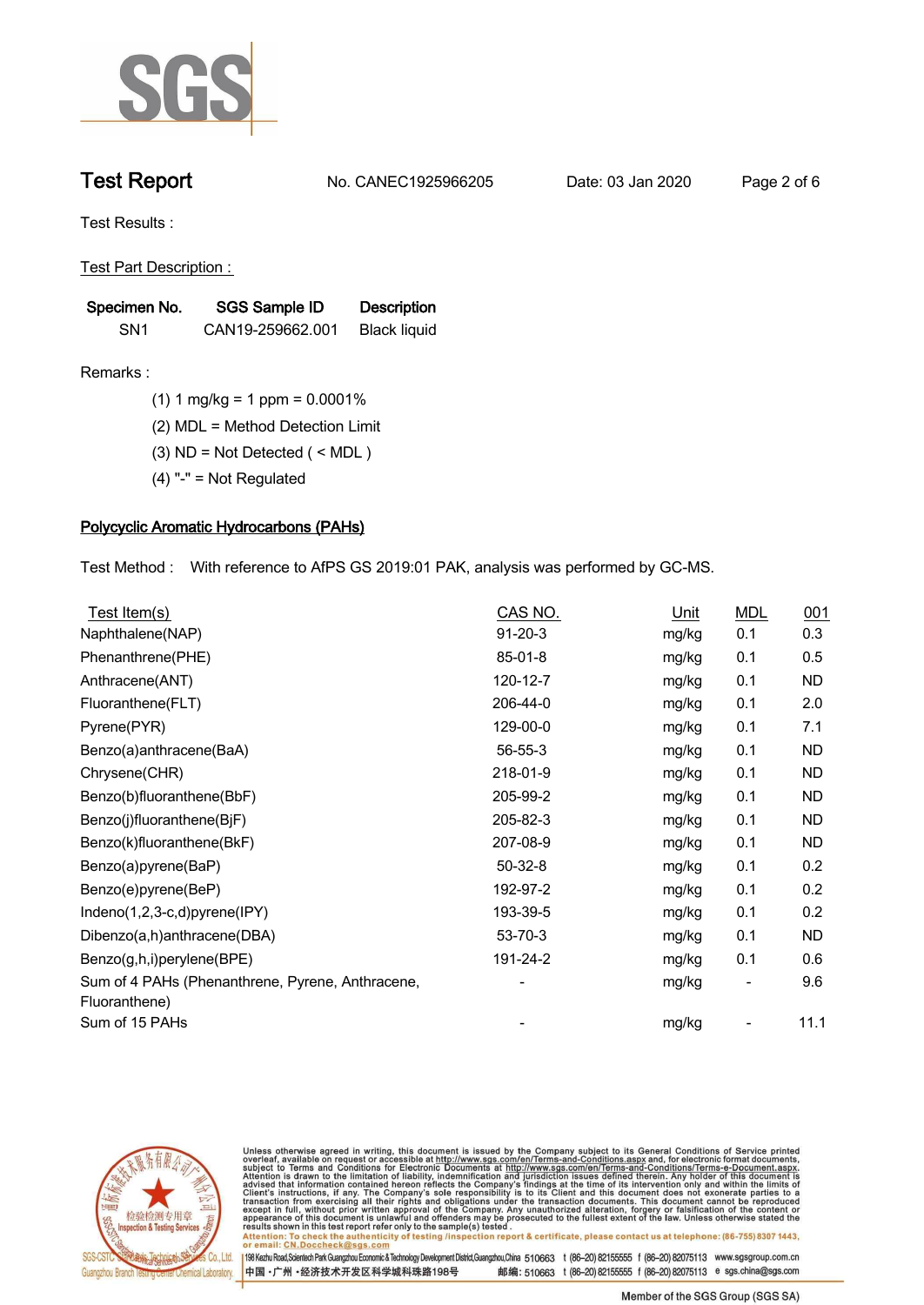

**Test Report. No. CANEC1925966205 Date: 03 Jan 2020. Page 3 of 6.**

AfPS (German commission for Product Safety) : GS PAHs requirements

| Parameter                                                                                                                | Category 1                                           | Category 2                                                                                                                                                               |                               | Category 3                                                                                                                |                               |
|--------------------------------------------------------------------------------------------------------------------------|------------------------------------------------------|--------------------------------------------------------------------------------------------------------------------------------------------------------------------------|-------------------------------|---------------------------------------------------------------------------------------------------------------------------|-------------------------------|
| Materials intended to be<br>put in the mouth or<br>materials in toys in<br>accordance with RL<br>2009/48/EC or materials |                                                      | Materials that are not in Cat. 1<br>fall, with long-term skin<br>contact (longer than 30s) or<br>repeated short-term skin<br>contact with intended or<br>foreseeable use |                               | Materials that are not in Cat.<br>1 or 2, with short-term<br>Skin contact (up to 30s) with<br>intended or foreseeable use |                               |
| in articles for use by<br>children up to three<br>than 30s)                                                              | years of age with long-<br>term skin contact (longer | Use by<br>Children (<14<br>years) includes<br>both active and<br>passive direct<br>contact                                                                               | Other<br>Consumer<br>Products | Use by<br>Children (<14<br>years) includes<br>both active and<br>passive direct<br>contact                                | Other<br>Consumer<br>Products |
| Benzo(a)pyrene (BaP)<br>mg/kg                                                                                            | < 0.2                                                | < 0.2                                                                                                                                                                    | < 0.5                         | ${}< 0.5$                                                                                                                 | < 1                           |
| Benzo(e)pyrene (BeP)<br>mg/kg                                                                                            | < 0.2                                                | < 0.2                                                                                                                                                                    | < 0.5                         | < 0.5                                                                                                                     | < 1                           |
| Benzo(a)anthracene<br>(BaA) mg/kg                                                                                        | < 0.2                                                | < 0.2                                                                                                                                                                    | ${}< 0.5$                     | ${}< 0.5$                                                                                                                 | < 1                           |
| Benzo(b)fluoranthene<br>(BbF) mg/kg                                                                                      | ${}_{0.2}$                                           | < 0.2                                                                                                                                                                    | ${}< 0.5$                     | ${}< 0.5$                                                                                                                 | < 1                           |
| Benzo(j)fluoranthene<br>(BjF) mg/kg                                                                                      | ${}< 0.2$                                            | ${}_{0.2}$                                                                                                                                                               | < 0.5                         | ${}< 0.5$                                                                                                                 | < 1                           |
| Benzo(k)fluoranthene<br>(BkF)mg/kg                                                                                       | < 0.2                                                | < 0.2                                                                                                                                                                    | < 0.5                         | ${}< 0.5$                                                                                                                 | < 1                           |
| Chrysene (CHR) mg/kg                                                                                                     | ${}< 0.2$                                            | ${}< 0.2$                                                                                                                                                                | ${}< 0.5$                     | ${}< 0.5$                                                                                                                 | < 1                           |
| Dibenzo(a,h)anthracene<br>(DBA) mg/kg                                                                                    | < 0.2                                                | < 0.2                                                                                                                                                                    | ${}< 0.5$                     | ${}_{< 0.5}$                                                                                                              | < 1                           |
| Benzo(g,h,i)perylene<br>(BPE) mg/kg                                                                                      | < 0.2                                                | < 0.2                                                                                                                                                                    | < 0.5                         | <0.5                                                                                                                      | < 1                           |
| Indeno(1,2,3-cd)pyrene<br>(IPY) mg/kg                                                                                    | < 0.2                                                | ${}< 0.2$                                                                                                                                                                | ${}< 0.5$                     | <0.5                                                                                                                      | &1                            |
| Phenanthrene (PHE),<br>pyrene (PYR),<br>anthracene (ANT),<br>fluoranthene (FLT),<br>mg/kg                                | $< 1$ Sum                                            | $< 5$ Sum                                                                                                                                                                | $< 10$ Sum                    | $< 20$ Sum                                                                                                                | $< 50$ Sum                    |
| Naphthalene (NAP)<br>mg/kg                                                                                               | $\leq 1$                                             | $\leq$ 2                                                                                                                                                                 |                               | < 10                                                                                                                      |                               |
| Sum of 15 PAHs                                                                                                           | $\leq 1$                                             | < 5                                                                                                                                                                      | < 10                          | < 20                                                                                                                      | < 50                          |

# Remark:

The German committee on Product Safety (AfPS) adopted a new PAHs document on August 4, 2014, which is taken into account by the GS certification bodies for the certification process of the GS mark now. The transitional arrangements and deadlines contained therein shall determine the procedure for existing certificates and new certificates; also, there are exceptions. The previously valid PAK-document (AfPS GS 2014:01 PAK, German version) will be replaced after 30 June 2020.



Unless otherwise agreed in writing, this document is issued by the Company subject to its General Conditions of Service printed overleaf, available on request or accessible at http://www.sgs.com/en/Terms-and-Conditions.asp résults shown in this test report refer only to the sample(s) tésted .<br>Attention: To check the authenticity of testing /inspection report & certificate, please contact us at telephone: (86-755) 8307 1443,<br>or email: <u>CN.Doc</u>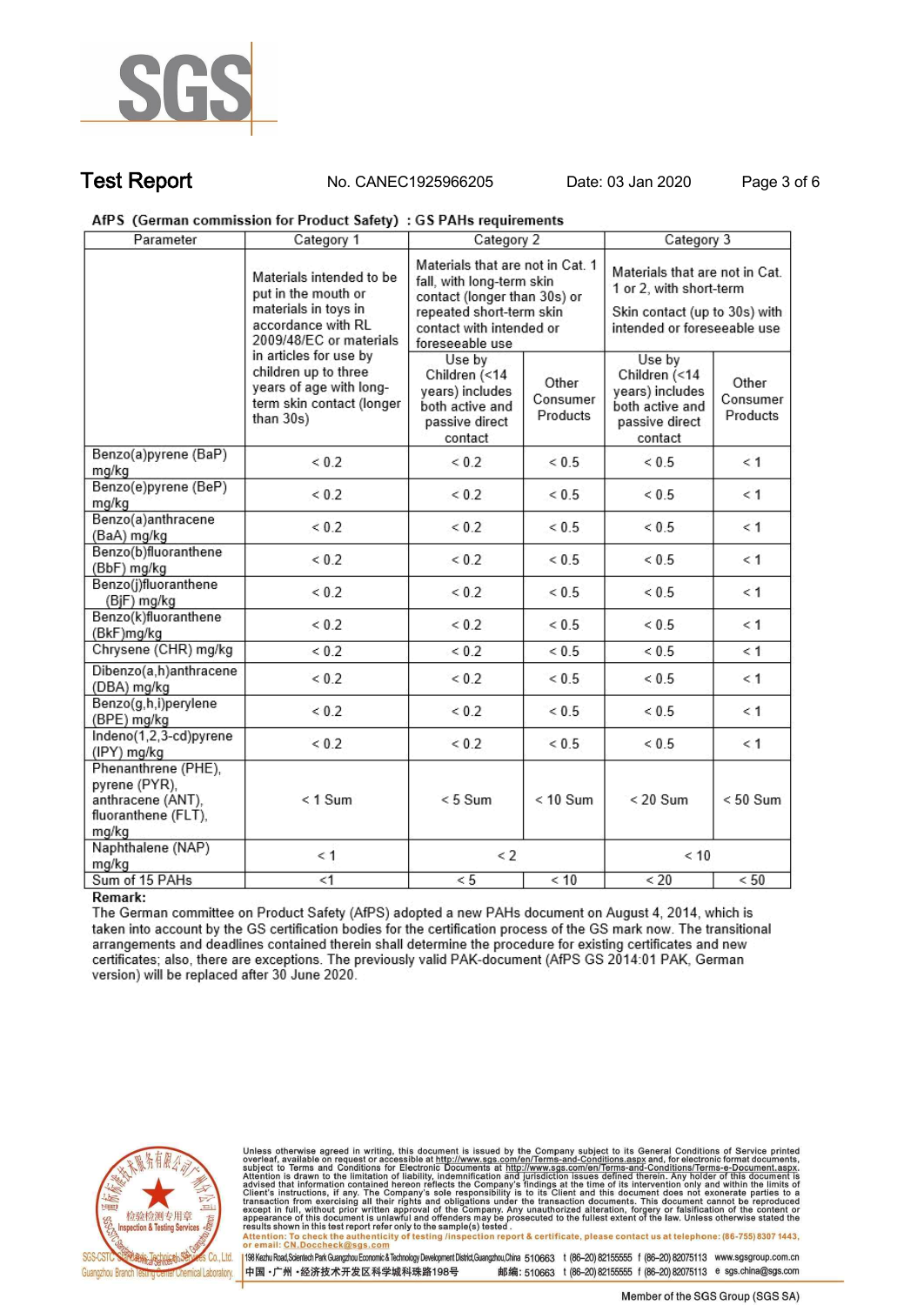

**Test Report. No. CANEC1925966205** Date: 03 Jan 2020 Page 4 of 6

**Remark:**

**Ingredient is as fallows,mixture:**

**WF Series**

**(1)PHB080 Blue; (2)WFB502 Blue; (3)WFG601 Green; (4)WFH802 Black ;**

**(5)WFH804 Black ; (6)WFH805 Black ; (7)WFH803 Black ; (8)WFY306 Orange;**

**(9)WFR403 Red; (10)WFR404 Red; (11)WFR405 Red; (12)WFR409; (13)WFR406 Red;**

**(14)WFR420 Red; (15)WFT102; (16)WFT103; (17)WFV701 Red;**

**(18)WFV703 Violet; (19)PHW202T White ; (20)WFW205 White; (21)WFW204 White;**

**(22) PHY301 Yellow ; (23)WFY302 Yellow ;**

**PH Series**

**(1)PHH801 Black ; (2)PHW201 White; (3)PHW203 White; (4)PHY302 Yellow ;**

**(5)PHY303 Yellow ; (6)PHY304 Yellow ; (7)PHY305 Yellow ; (8)PHY306 Orange ;**

**(9)PHR401 Orange; (10)PHR403 Red; (11)PHR407 Red; (12)PHR410 Red;**

**(13)PHR411 Red; (14)PHR412 Red; (15)PHR415 Red; (16)PHR416 Red;**

**(17)PHR417 Red; (18)PHR419 Red; (19)PHR420 Red; (20)PHB502 Blue;**

**(21)PHB504 Blue; (22)PHG601 Green; (23)PHV705 Violet ; (24)PHV706 Violet ;**

**WZ Series**

**(1)WZR48 Red; (2)WZR146 Red; (3)WZR403 Red; (4)WZR411 Red; (5)WZR416 Red; (6)WZB502 Blue; (7)WZY302 Yellow ; (8)WZY303 Yellow ; (9)WZF306 Orange; (10)WZW201 White; (11)WZW202 White; (12)WZH-804 Black; (13)WZG601 Green; (14)WZV705 Violet;**



Unless otherwise agreed in writing, this document is issued by the Company subject to its General Conditions of Service printed overleaf, available on request or accessible at http://www.sgs.com/en/Terms-and-Conditions.asp resums shown in mas lost report tells with one sample(s) lesied .<br>Attention: To check the authenticity of testing /inspection report & certificate, please contact us at telephone: (86-755) 8307 1443,<br>or email: <u>CN.Doccheck</u>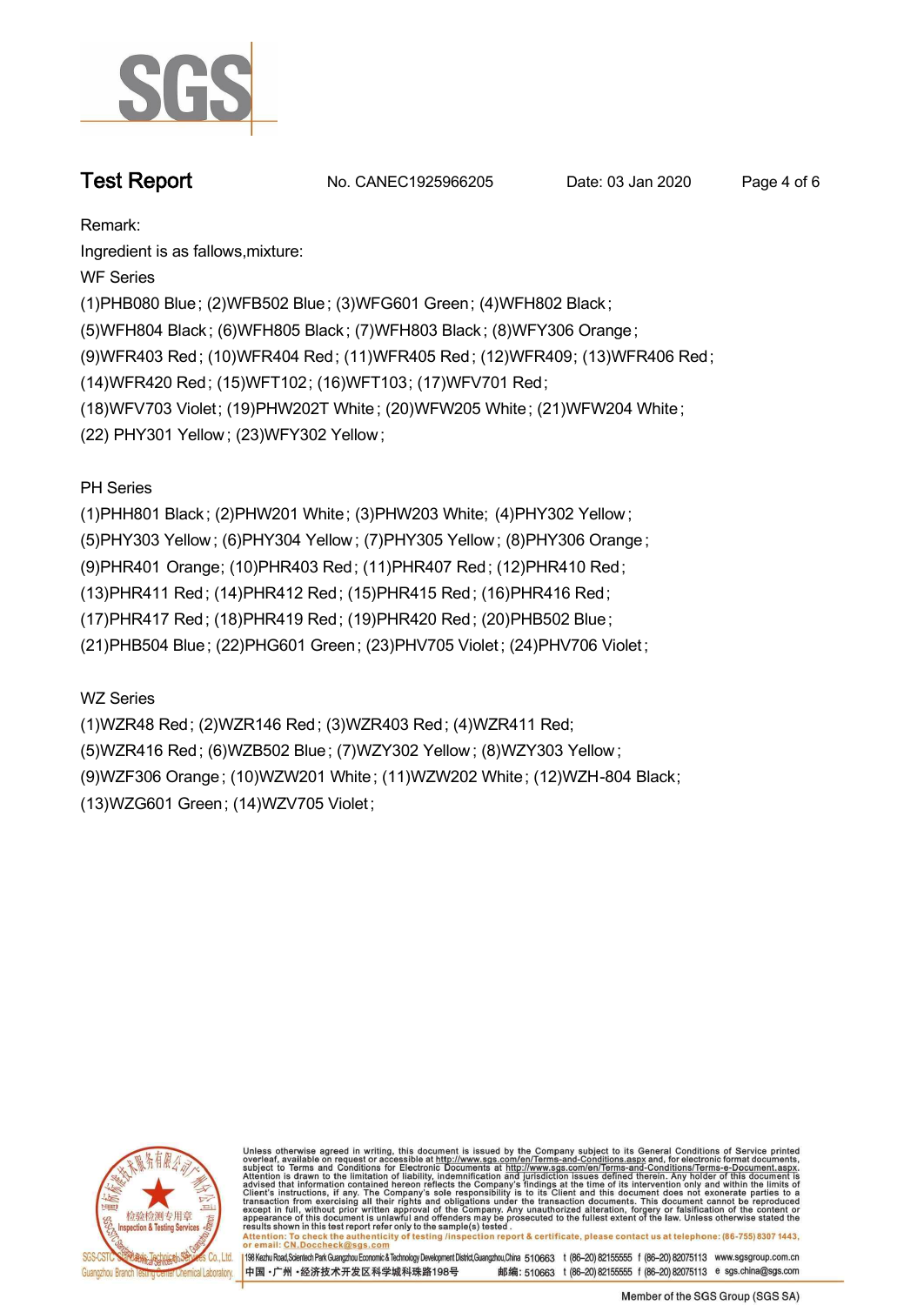

**Test Report. No. CANEC1925966205 Date: 03 Jan 2020. Page 5 of 6.**

# **ATTACHMENTS PAHs Testing Flow Chart**





Unless otherwise agreed in writing, this document is issued by the Company subject to its General Conditions of Service printed<br>overleaf, available on request or accessible at http://www.sgs.com/en/Terms-and-Conditions.asp results shown in this test report refer only to the sample(s) tested .<br>Attention: To check the authenticity of testing /inspection report & certificate, please contact us at telephone: (86-755) 8307 1443,<br>or email: <u>CN.Doc</u>